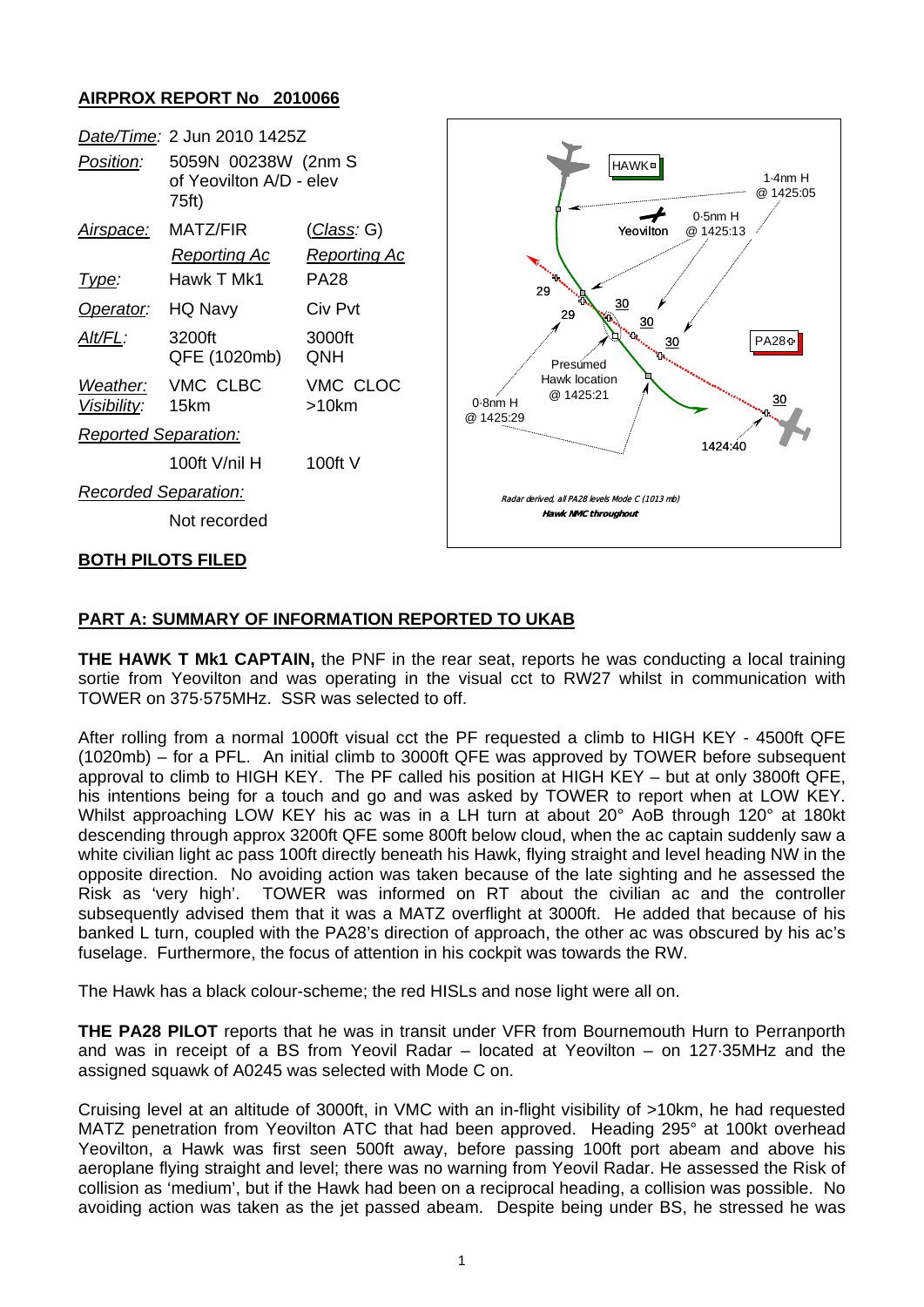maintaining 3000ft in accordance with the MATZ penetration approval and opined that Yeovilton should have warned him of the Hawk's actions. The flight was continued but he had to divert to Plymouth due to bad weather at Perranporth. His ac has a white and purple colour-scheme; the HISL and anti-collision beacon were on.

UKAB Note (2): The Yeovilton 1350UTC METAR was: 360/04kt; Vis 9999; Cloud BKN 3000ft; QNH 1022mb BLU NOSIG. The Portland RPS 1400-1500UTC was 1018mb.

**YEOVILTON ATC** reports that the combined APPROACH/DIRECTOR (APP) had been closed up on console for about 1hr with low to moderate traffic intensity and had switched a Hawk pair to TOWER for a visual join on RW27. Some 5-10mins later the ADC rang to ask for HIGH KEY for a Hawk. After a cursory check of the radar display this was approved and the phrase 'local [TOWER] has High Key' shouted around the ACR. LARS had not passed TI to APP because the PA28 transit ac was correctly displaying a Mode A squawk with Mode C. Furthermore, because it was at 3000ft RPS it was above the MATZ and was not, therefore, technically a 'MATZ crosser'. Neither the LARS controller nor the Radar Supervisor heard the 'local has HIGH KEY' message. A subsequent replay of the Yeovilton ASR and voice recordings at the time of the request for HIGH KEY from the ADC, show the PA28 displayed about 1½nm S of Yeovilton, with Mode C information.

UKAB Note (3): Analysis of the radar recording is inconclusive as the Hawk is only shown as a primary contact (SSR off) for 3 sweeps over the period of the Airprox as it circles the aerodrome. The PA28 is clearly shown on a NW'ly course at 1424:40, maintaining a level cruise at 3000ft (1013mb), which equates to a height of about 3210ft QFE (1020mb) and therefore above the upper limit of the MATZ. First shown at 1425:05, the Hawk is 0·7nm W of Yeovilton in the PA28's 12:30 position at a range of 1·4nm. Horizontal separation between the two ac reduces to 0·5nm as the Hawk draws slightly L, but still ahead of the PA28. At the next sweep the Hawk is not shown at all; by interpolation the CPA, which cannot be determined, is presumed to have occurred with the jet passing just marginally to port as the ac crossed, as reported by the PA28 pilot. After the ac pass each other the Hawk is shown once again in the PA28's 7 o'clock, the latter having descended 100ft to an indicated 2900ft (1013mb).

**SATCO YEOVILTON** comments that this is a disappointing Airprox from the ATC perspective. Whilst it could be argued that this was a VFR encounter and that the onus was on the Hawk crew to clear their flight path in the Class G airspace above the MATZ before commencing the PFL, there was a procedure which should have given information to them on any traffic likely to conflict with their stated intentions. The ATC investigation has shown that the procedure was followed, but that APP did not notice the PA28 MATZ overflight nor did he get a positive acknowledgement from the LARS controller, who would have then alerted him to the presence of the MATZ overflyer. The question from the ATC perspective is why this information about the PA28 MATZ overflight did not reach the Hawk crew. The APP controller has confirmed he was fully aware of the procedure and he understood the reason why the ADC requests HIGH KEY, this understanding has also been tested amongst the other qualified controllers and all claim to be cognisant of the procedure and any required actions. APP claims he looked at the radar display but did not see the PA28; however, subsequent radar replays clearly show the ac displayed.

It appears there are Human Factors at work here. I suspect that there was an element of under arousal and of over familiarity, in that HIGH KEY is normally given to Local without any comment or restriction. This Airprox and the subsequent Safety Survey were the subject of lengthy discussions during a recent Safety Management Executive meeting. The main recommendation from the survey, that controllers be reminded of the relevance and importance of High Key requests, has been adopted; the other recommendations remain under review. In addition, the ATC Fixed Wing Liaison Officer will be discussing the procedure in detail with Naval Flying Standards Flight (NFSF) to ensure all parties are fully aware of what each other is intending to do and what they should be expecting from each other at all stages of the procedure; it is possible, though less likely, that this incident could have occurred whilst the Hawk was climbing to High Key.

#### **Addendum:**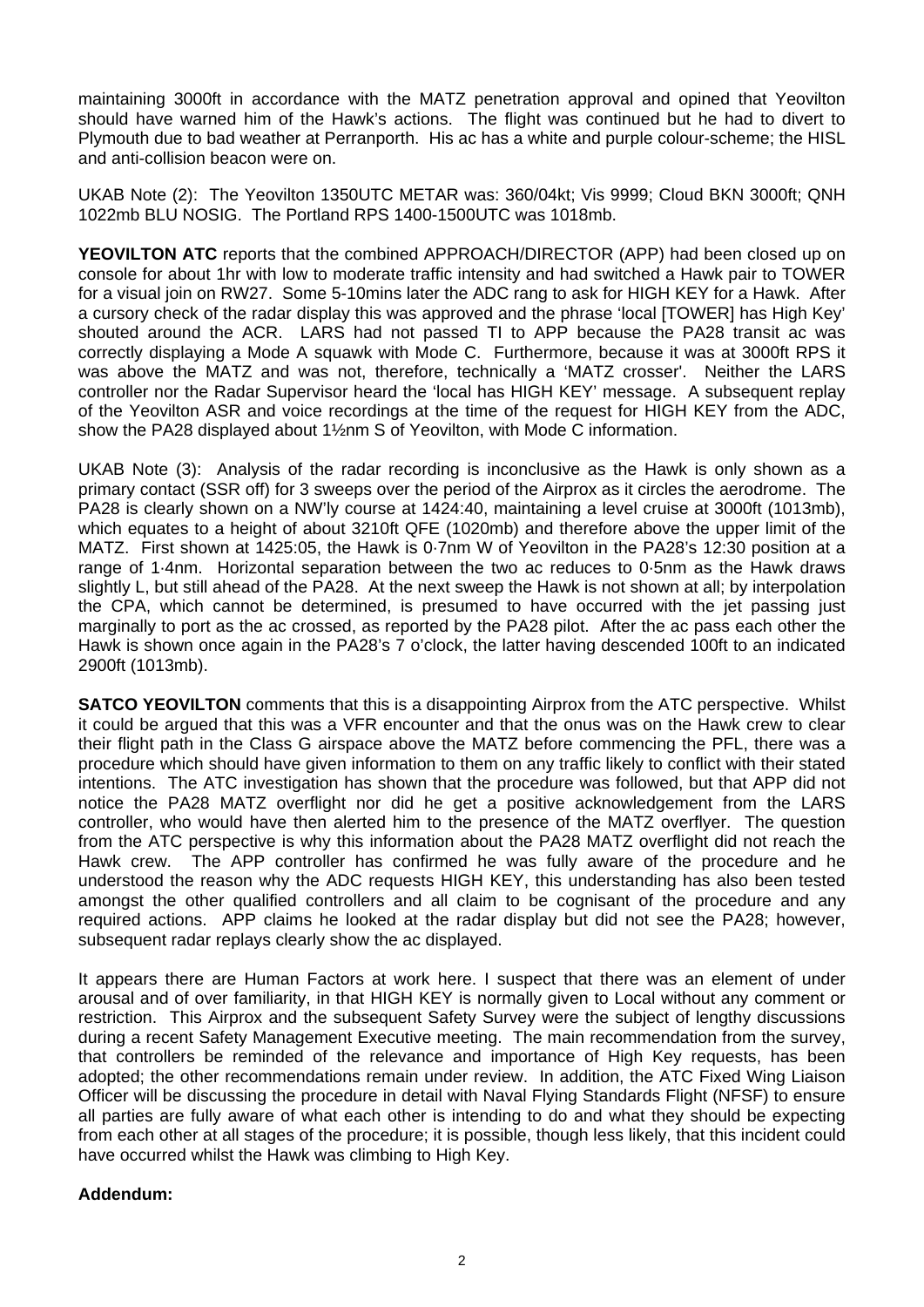The Safety Survey has now been submitted and whilst it was felt that overall the procedures in place are fit for purpose, it does make several recommendations that will enhance them. Firstly Yeovilton ATCOs will be reminded of the relevance and importance of High Key requests. Secondly when a Hawk is in the visual cct, traffic information will be passed to ADC for any traffic crossing through or over the MATZ at or below 5000ft. Finally all requests for High Key will be passed through the Radar Supervisor who will maintain an overview of both the APP and LARS positions. At RN Air Stations the Radar Supervisor's place of duty is in the ACR where they remain closed up for the whole period of their watch, therefore, this change of procedure will not necessarily read across to other military aerodromes where this isn't the case. Two other minor recommendations were made in the survey but these have not been adopted at this time. NFSF (FW) was consulted as part of the Survey process, as were CFS, RAF Valley and Boscombe Down.

**HQ NAVY CMD** endorses SATCO's comments. Whilst the circumstances leading to this AIRPROX are disappointing, the Unit should be commended for their thorough actions to mitigate the risk of further occurrences.

## **PART B: SUMMARY OF THE BOARD'S DISCUSSIONS**

Information available included reports from the pilots of both ac, radar video recordings, reports from the air traffic control unit involved and comment from the appropriate operating authority.

The Board commended the ATSU for their laudably frank report. It was plain they had identified a weakness in their local procedures and taken appropriate measures to reduce the potential for a recurrence by modifying their liaison arrangements between the ADC in the VCR and radar controllers in the ACR.

It was apparent that, despite both flights being in receipt of an ATS from controllers at the same unit, the APP controller had not been aware of the presence of the PA28 transiting overhead the aerodrome when he approved TOWER's request for the Hawk to climb for the PFL. The PA28 was evident on the Unit's radar recording and thus APP should have seen it before he approved the request for HIGH KEY and broadcast this in the ACR. Controller Members recognised that APP's message that 'local has HIGH KEY' had not reached the ears of LARS. Although this controller was only providing a BS to the PA28 pilot, LARS would undoubtedly have questioned the climb of a jet to HIGH KEY if he had known about it. Thus, unaware that local aerodrome traffic was going to climb out of the cct area in close proximity to his transit traffic, the non-squawking Hawk not being evident in the radar overhead, an opportunity was lost to forestall this close quarters situation and LARS was unable to warn the PA28 pilot about the Hawk, which the Board agreed was part of the Cause.

Following APP's approval, and without any knowledge of the PA28 transiting through the airspace between HIGH and LOW KEY above the normal cct area in the MATZ either, TOWER approved the Hawk pilot's PFL request. If the ADC had been aware of the PA28's transit from prior co-ordination, or had spotted the ac on the local Aerodrome Traffic Monitor (ATM) beforehand, then he might have been able to provide a warning. As it was the ADC had no knowledge of the PA28 until it was spotted by the Hawk pilot passing beneath his ac. The Board agreed that the Hawk pilot could reasonably have expected TI about ac known by ATC to be passing through the MATZ, or in the vicinity, and this lack of TI to the Hawk pilots was also part of the Cause.

Accepting that ATC should have played their part more fully in averting this Airprox, pilot Members emphasised the importance of lookout, both in the visual aerodrome cct and also whilst transiting Class G airspace. Ultimately, it was a pilots responsibility to 'see and avoid' other ac in this situation, with or without the assistance of ATC. A pilot Member noted that pilots in receipt of a BS should not expect TI as a matter of routine. Their lookout scan should be robust enough to see traffic in time to avoid it and even though the PA28 pilot had requested a MATZ penetration - but here was actually flying just above the MATZ - both ac were operating in Class G airspace where not all ac will be known to ATC. Notwithstanding the reasonable presumption that ATC was providing a service to